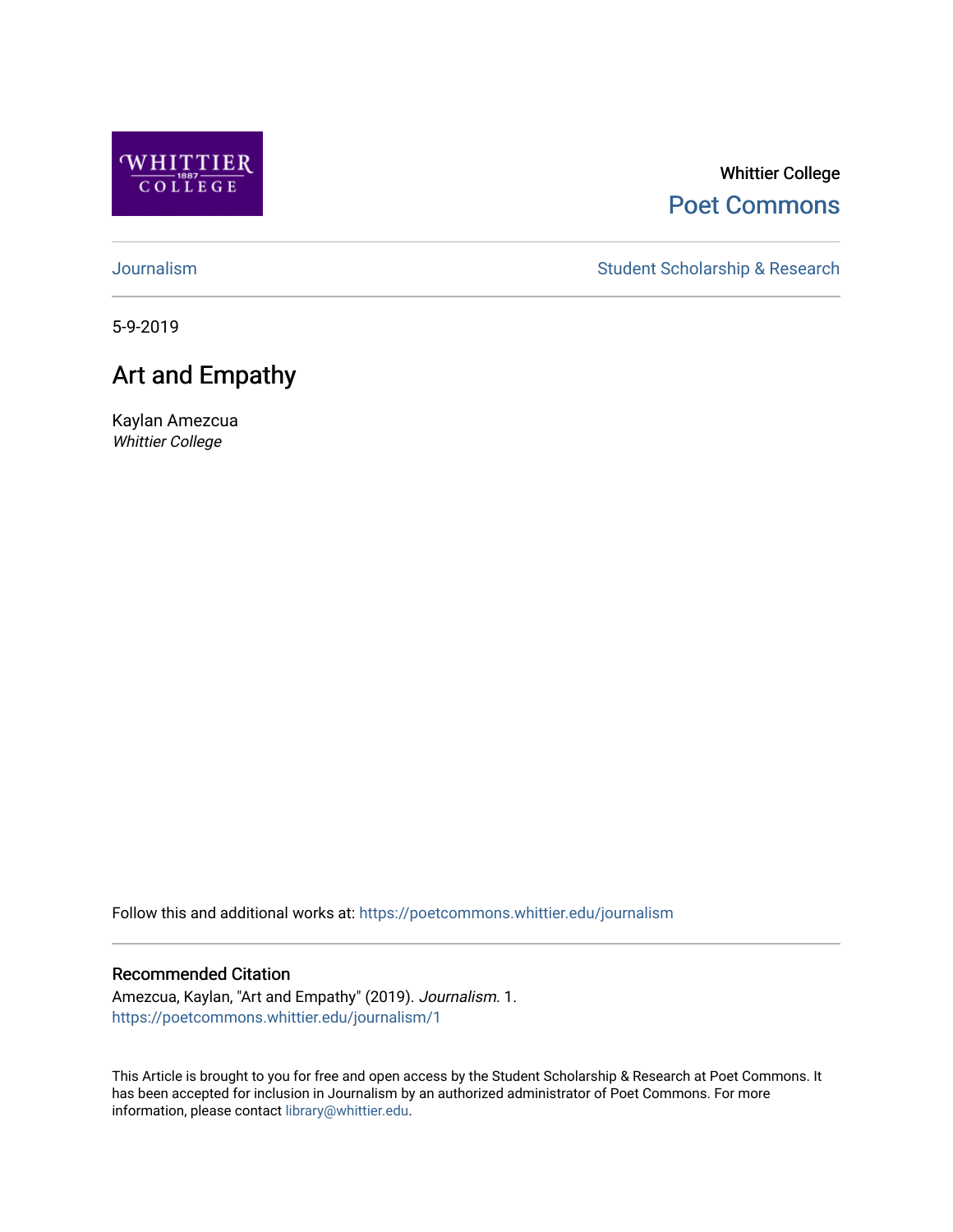# [POETINIS: DRINK IN THE TRUTH](https://medium.com/engl-201?source=post_page-----fd23af5daee2----------------------)

# Art and Empathy

Overcoming mental-health stigmas in Latinx communities.



[Kaylan Amezcua](https://medium.com/@kamezcua?source=post_page-----fd23af5daee2----------------------) [May 8, 2019](https://medium.com/engl-201/putting-a-new-face-forward-fd23af5daee2?source=post_page-----fd23af5daee2----------------------) · 7 min read

he pavement in front of us is a myriad of color, striped and swooping around into a circular disk. As we step closer I can see that the disk taking up most of the space is surrounded by a chameleon, which feels appropriately placed amongst the presence of so much color. T

We're at The Los Angeles Eco-Village, a place of inspiration for third year Woodbury University student, Jackelyn "Jackie" Tejada.Th[e Los Angeles Eco-Village](http://laecovillage.org/) is an "intentional community" located on Bimini Place and White House Place on the edge of Koreatown and Rampart Village.

If you are thinking, what could be so eco about the concrete jungle? that's the point. The 40 or so community members try to live environmentally conscious lifestyles, right down to caring for the soil and urban gardening, in the middle of one of the densest urban environments in the country.

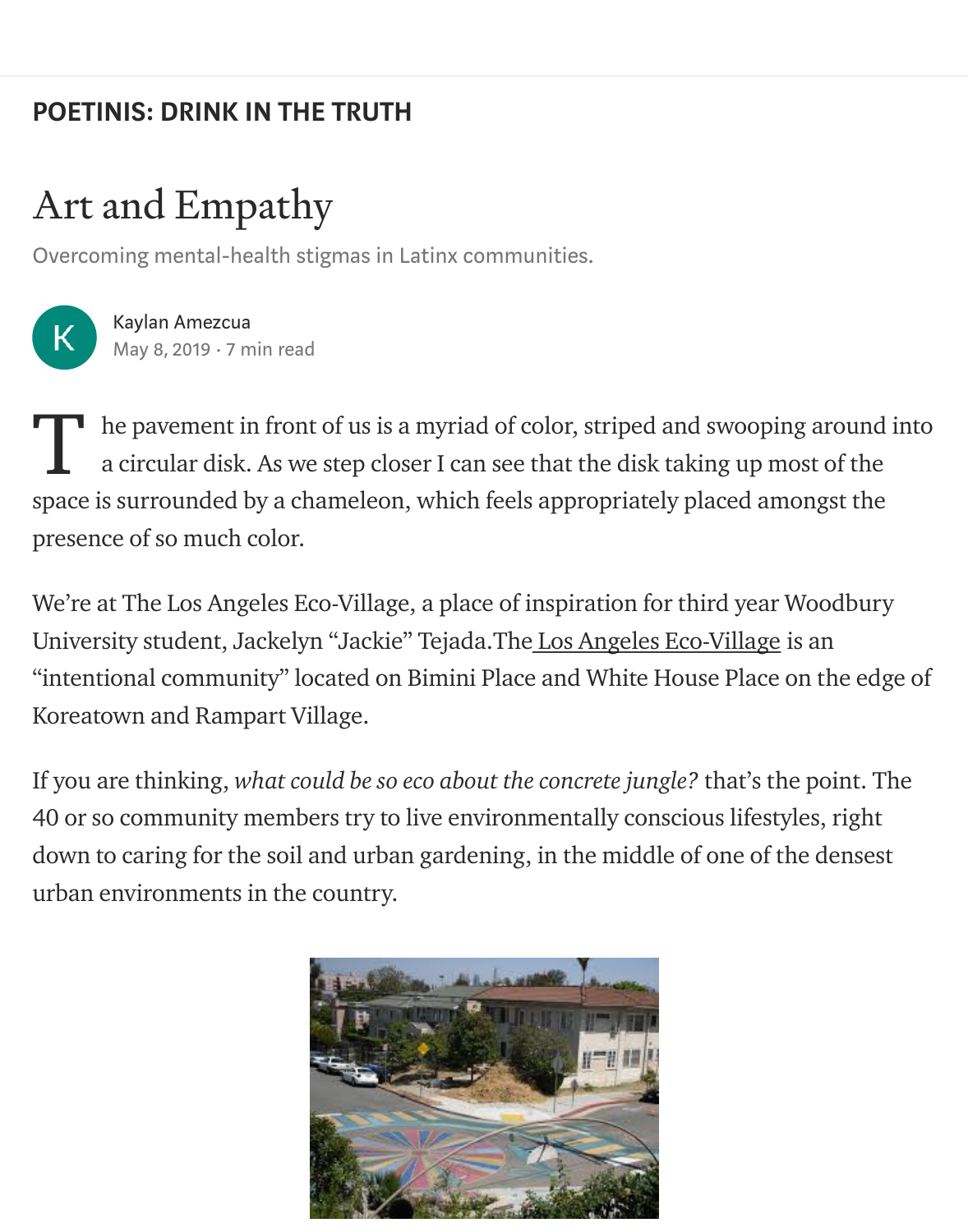Street art at the Eco Village



Urban oasis

Jackie leads me across the street, past the chameleon and onto the steps of the large house surrounded by vegetation. Already I can see apples growing on a tree, saturated orange poppies everywhere, a huge compost bin and vegetables growing in this untamed garden. The plants' freedom reflects the artistic freedom that the members of the Eco Village have.

"So members painted this street art?" I ask Jackie.

"Most likely!" she replies. "They have hired local artists in the past but the community has been known to encourage their members to paint wherever they want."

Despite her cheeriness, Jackie seems slightly anxious. This is understandable considering I've dragged her out to talk about her major, her ethnic background, her budding career and, oh yeah, her struggle with borderline Bipolar II Disorder.

[Biploar II is a spectrum bipolar disorder](https://www.webmd.com/bipolar-disorder/guide/bipolar-2-disorder#1) in which the elevated moods ("hypomania") don't reach full-blown mania, but the diagnosis is characterized by more frequent bouts of depression, often referred to as "manic depression."

Most of us are familiar with Bipolar disorders. In fact, some of our favorite celebrities have opened up about dealing with it (Mariah Carey did just one year ago!) and it's depicted in a multitude of TV shows and films: think Silver Linings Playbook.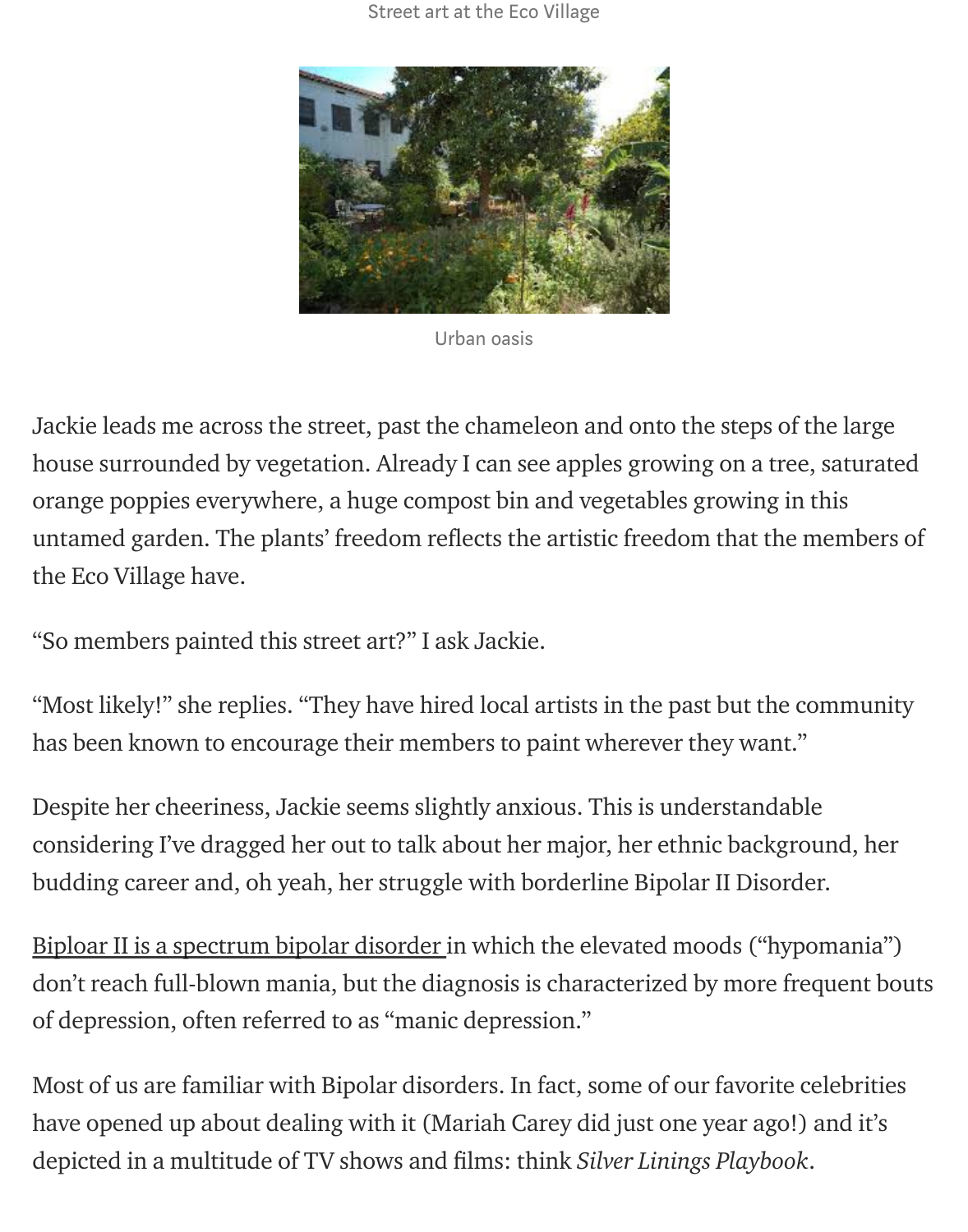Bipolar disorders affects millions of Americans. Perhaps you or one of your family members has it. But despite 82 percent of the U.S population knowing the disorder by name, only 64 percent are able to correctly define it, according to the National Alliance on Mental Illness (NAMI). This naturally paves the way for misconceptions about the disorder — leaving sufferers vulnerable to misunderstanding, judgment and feeling alienated.

When we talk about mental illness, we're really talking about brain health. Biology plays a huge part in what makes all of us vulnerable to a diagnosable mental illness. In [fact, NAMI reports that about 1 in 5 U.S. adults experience a diagnosable mental illness](https://www.nami.org/Learn-More/Mental-Health-By-the-Numbers) in a given year.

There are two types of bipolar disorder. Bipolar I is categorized by manic, hypomanic and major depressive episodes. Bipolar II is categorized by hypomania and major depressive episodes without a full manic episode. Then, there is threshold bipolar. [Figures vary, but the National Institue of Mental Health estimates that nearly three](https://www.nimh.nih.gov/health/statistics/bipolar-disorder.shtml) percent of the U.S. adults had a bipolar disorder in the past year.

While most of those battling bipolar return to full functionality between episodes, [bipolar can impair work, cause unemployment and greatly increases the risk of suicide](https://www.ncbi.nlm.nih.gov/pubmed/10826661) among sufferers.

...

ackie and I have been casual friends since high school. We had classes together, went to prom together, ate lunch together, and graduated together. We kept our mental health challenges secret from each other. We were suffering through similar episodes of major depression. We both felt alone and misunderstood. It wasn't until college that we began to open up more about it, and were shocked to discover we shared so many of the same feelings. J

Both of us are Latinx, and there's a notorious pattern of silence regarding mental health in our community. The *[familismo](https://www.psychologytoday.com/us/blog/life-in-the-intersection/201704/familismo)* concept reflects the central role of the family in Latinx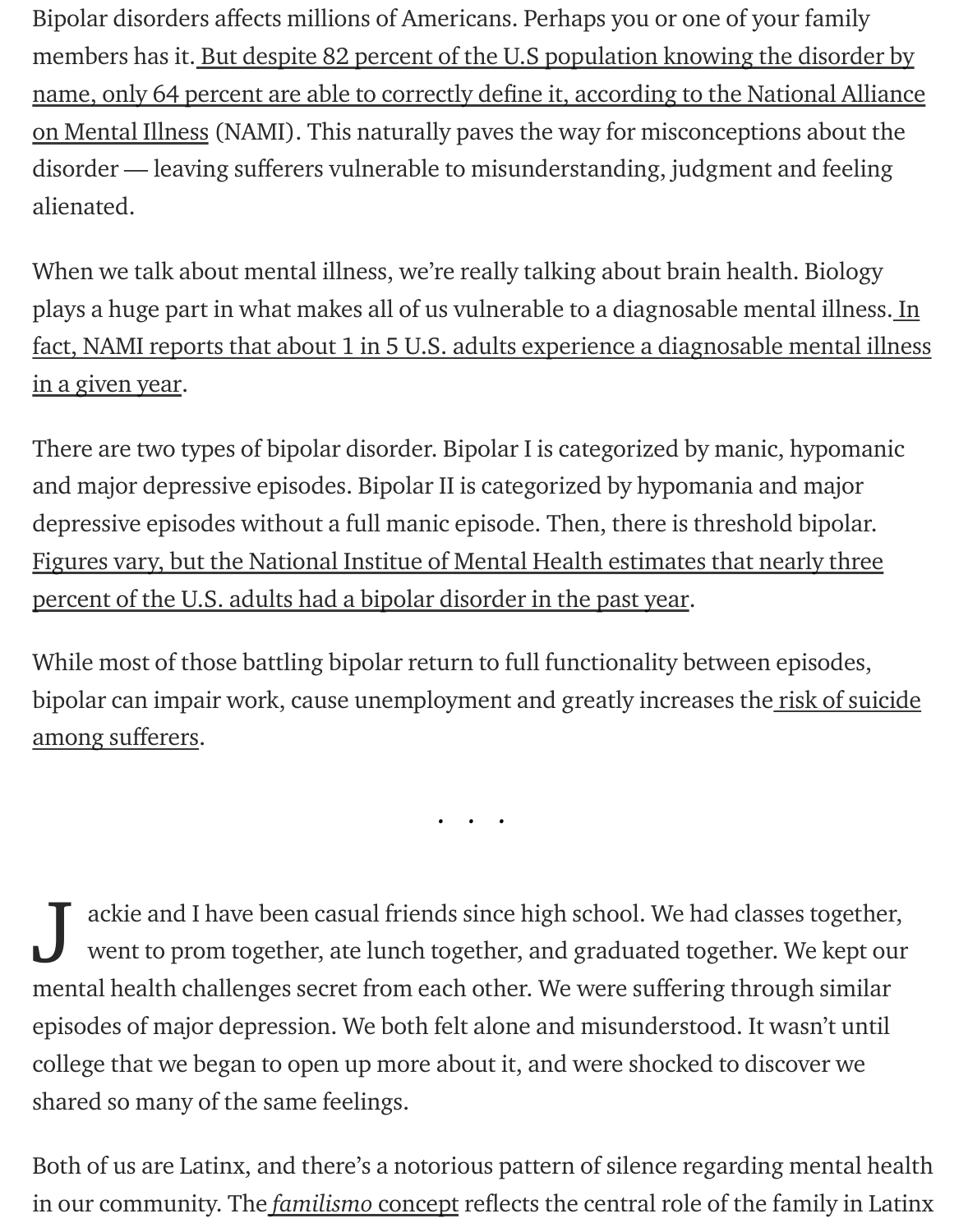culture, so much so that it affects whether or not U.S Latinx citizens with a need for mental-health services seek it out or not.

In fact, only one-third of adult Latinos in the U.S with a clinical need utilize mentalhealth services. Religion-based recovery services are the primary option used. Familismo culture colors both social perceptions and self-perceptions when it comes to [seeking help and the community has a tough time encouraging others to do so. Latinx](https://psycnet.apa.org/doiLanding?doi=10.1037%2Fser0000146) college students face fears about getting therapy based on familial ideas of mental health — it isn't considered a necessity.

The first hurdle is recognizing that something is wrong. Jackie suffered through a depressive and hypomanic period for eight months before anyone paid attention. For Jackie, her boyfriend (who also experiences mental-health issues) was the person to bring up concerns for her health. She then approached her Mom.

"She didn't think much of it", Jackie recalls, despite a streak of depressive episodes dating to her adolescent years.

A lack of parental acknowledgment is no surprise in the Latinx community when it comes to "feelings". It wasn't till her older brother stood up for her that her parents came around in support of Jackie getting help for her bipolar disorder.

Thus, her recovery process began. She saw a physician who prescribed her antidepressants almost immediately only to find they only agitated the problem. Therapy became Jackie's saving grace. The cost, though, was a hurdle. "It was either therapy or having zero money for anything else," says Jackie.

Indeed, ability to afford therapy is one of the main reasons people across cultures who dealing with mental-health issues don't seek it out. Jackie was lucky that Woodbury University had a great counseling center with licensed therapists ready to help. With their help, she adopted better coping skills, learned about her disorder and how to healthily communicate it.

Since then, Jackie, who had been studying architecture, decided to explore other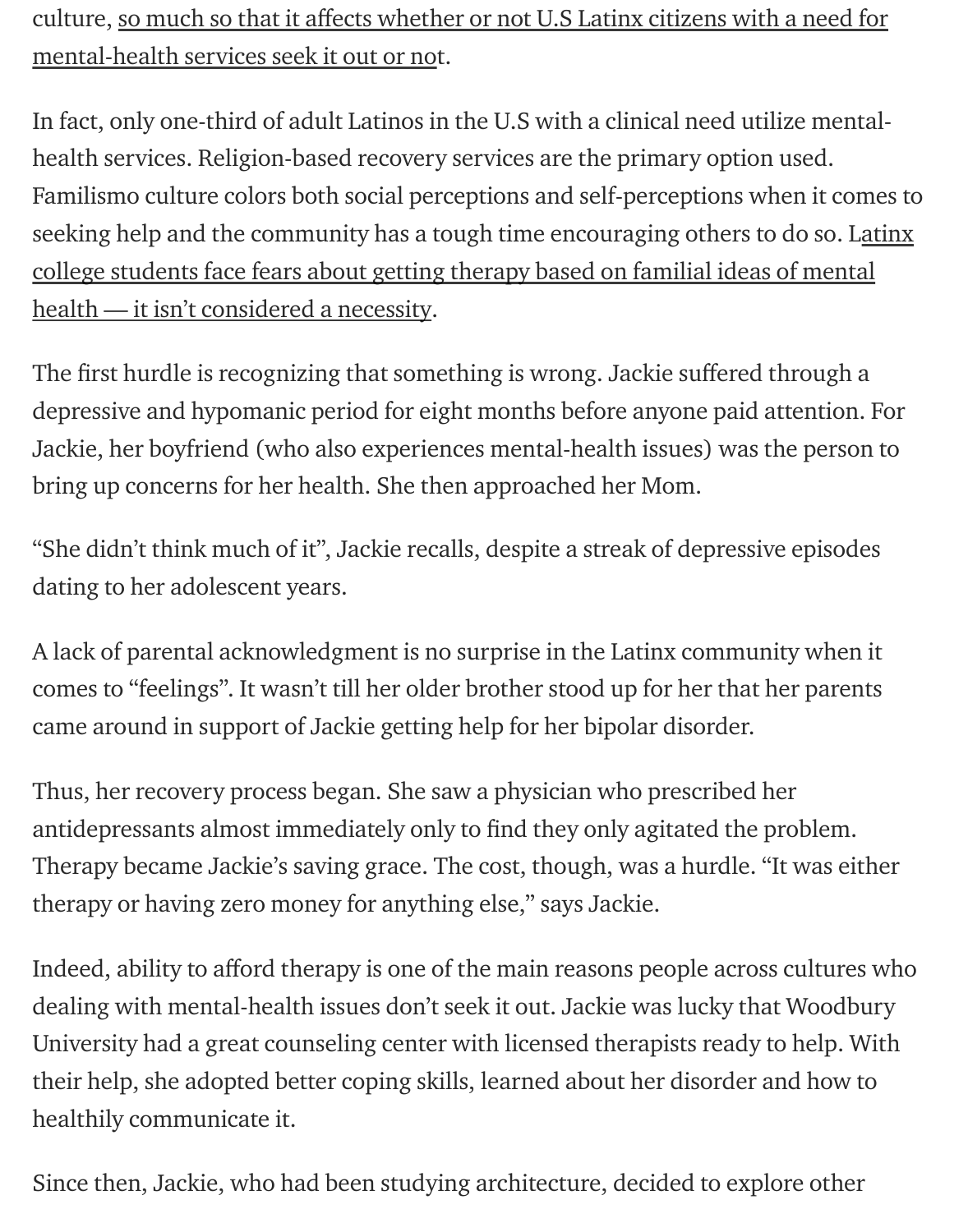options for her career. She discovered an alternative-housing in an urban-studies class. The class opened her up to what she really wanted to do with architecture." I shouldn't just be an architecture major, but take an opportunity to explore the different uses for architecture," she says.

...

hich brings us back to the LA Eco-Village. Discovering this community and everything it offers for its members inspired Jackie. Her she found a building with architectural character in a bustling urban environment. To Jackie, it represented to the rest of Los Angeles what can be done to support sustainability and alternative living. W

Since becoming inspired by the Eco-Village, Jackie has designed her own major to incorporate architecture and urban studies through an interdisciplinary studies program at her school. But a defining feature of Jackie's passion is her artistic nature. From satirical doodles to complex, research-based architectural constructions, and everything in between, she can master representation and abstraction.

"Pain shows in my work. I am a very artistic being and my emotions always bleed into whatever medium or style I'm working in," she says.

Her personal and emotional suffering fuels artistic output that helps engender empathy for those suffering in her community. A recent profile of Jackie by Woodbury's communications office says, "She has an almost boundless ambition to improve the lives of others."

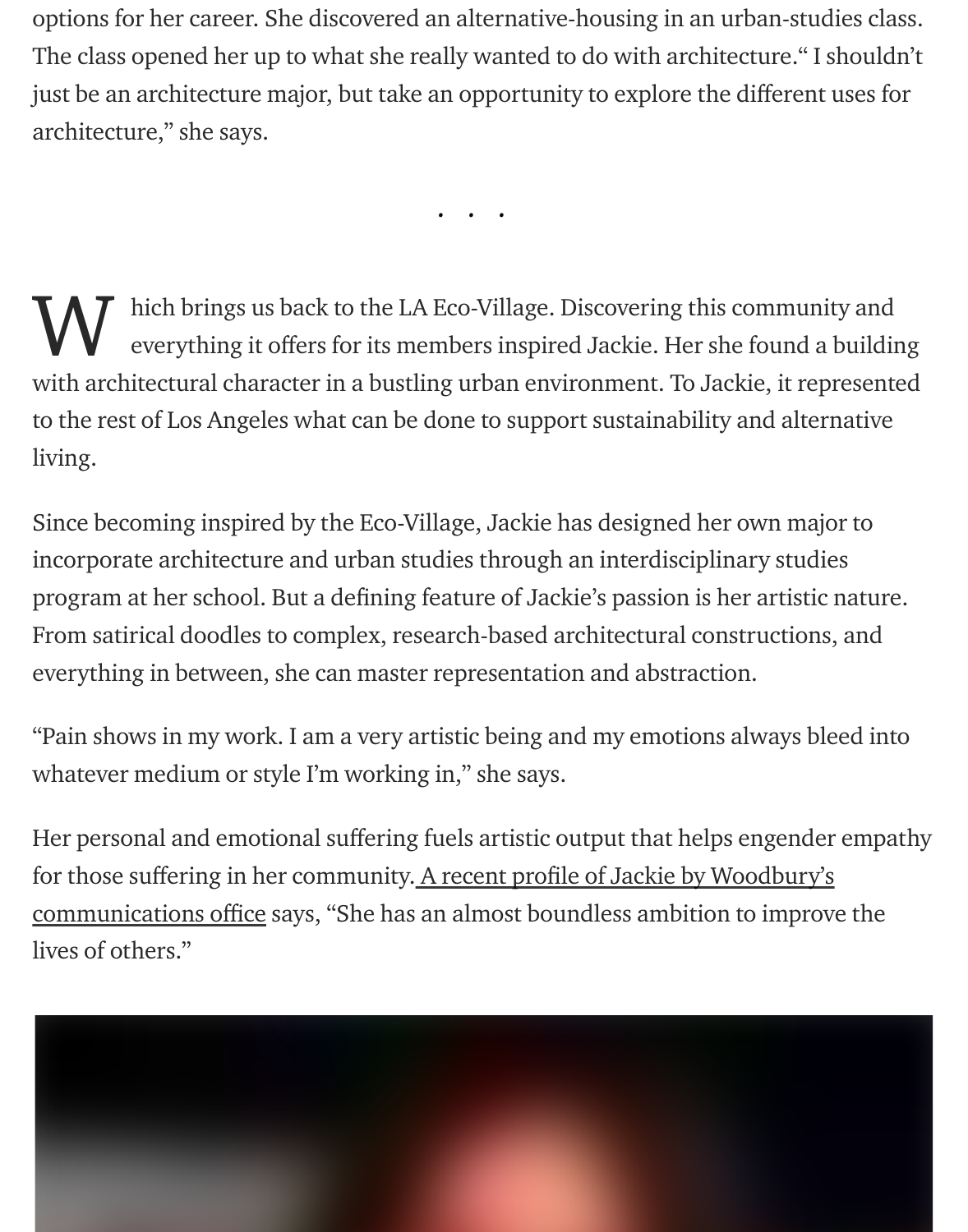

Jackie, courtesy of Woodburn University.

For example, Jackie has helped organize and volunteer in the Skid Row Women's Wellness retreat, is working with Devorah Brous, a master gardener and non-profit organizer, and she's landed a job with [Homeboy Industries,](https://homeboyindustries.org/our-story/our-mission/) the LA-based organization founded by Father Gregory Boyle that specializes in rehabilitating former gang members and previously incarcerated men and women through a variety of therapeutic approaches and job training.

You don't have to go to Woodbury to access the tools Jackie found at her disposal. Whittier College has a support system in place for students struggling with any mental stress or affliction. [The Counseling Center is no joke an](https://www.whittier.edu/counseling/resources)d has counselors, nurse practitioners, and a licensed psychologist available to students. The director, Dr. Romberger, is a licensed psychologist herself. She has been with the college since 2009 and feels she understands the challenges college students face pretty well.